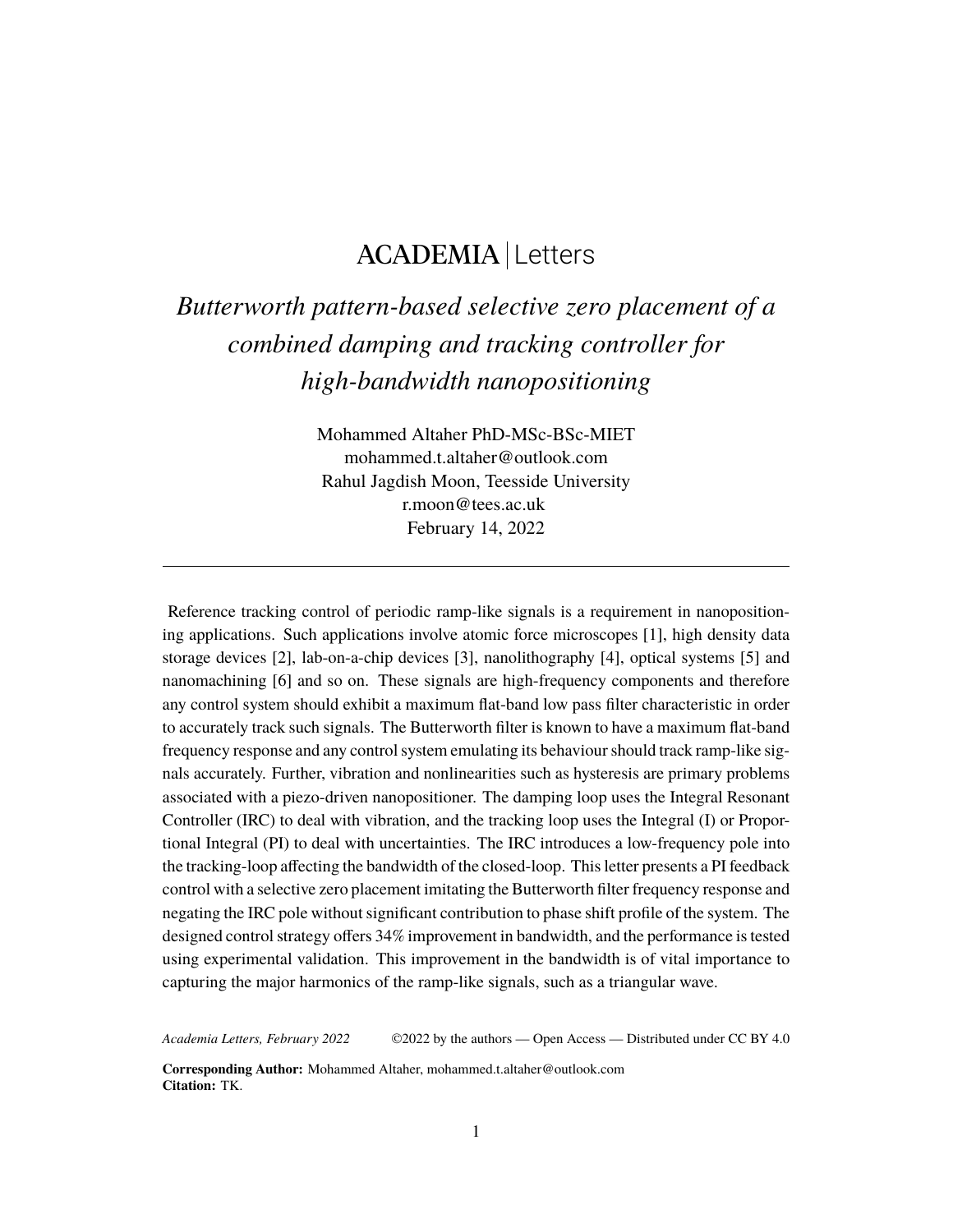The common control closed-loop approach is to invoke two loops for better performance of the nanopositioners. The two loops, damping and tracking loop, are applied simultaneously. The damping loop is associated with employing a damping controller in the system to damp the mechanical resonant of the nanopositioner and facilitate a high-gain tracking controller in the tracking loop. There are various types of damping controllers used in the literature, such as Integral Resonant Control (IRC) [7]. The tracking loop is associated with the reduction of errors from uncertainties such as hysteresis and creep. There are various types of tracking controllers employed, such as an Integral (I) [8], or a Proportional-Integral (PI) [9], controllers. The IRC, a simple and robust damping controller, will be used in this letter. However, the IRC introduces a low-frequency pole, thereby limiting the bandwidth. Simultaneous design improvements for damping and tracking controllers are reported in [10]. However, this control scheme does not deliver a substantially superior positioning performance over a wider bandwidth. This is because such methods employ a first-order integrator to track a triangular trajectory without cancelling the pole of the IRC, which limits the bandwidth and increases the phase profile of the closed-loop damped system. The reason for selecting PI rather than I controller is due to the IRC's low-frequency pole. The PI controller negates the IRC pole, which increases the bandwidth. Recent research introduces the PI controller as a tracking controller in the context of nanopositioning, as reported in [11]. On the other hand, cancelling the IRC pole entirely is not beneficial and has a limited bandwidth. A further method using a PI controller is reported in [12]; however, the design method of the controller parameters is not systematic. Another traditional method is reported in [13] using mimicry of the Butterworth. However, this method is based on a single integral action which do not cancel the IRC pole.

This letter proposes the IRC in the damping loop integrated with a PI controller in the tracking loop. The closed-loop bandwidth of the proposed controller mimics the Butterworth frequency response and the zero of the proposed PI is selected to achieve the best bandwidth. Consider the feedback schemes depicted in Figure 1. The input reference is referred to as  $r$ ,



Figure 1. Block diagrams for the traditional control scheme.

*Academia Letters, February 2022* ©2022 by the authors — Open Access — Distributed under CC BY 4.0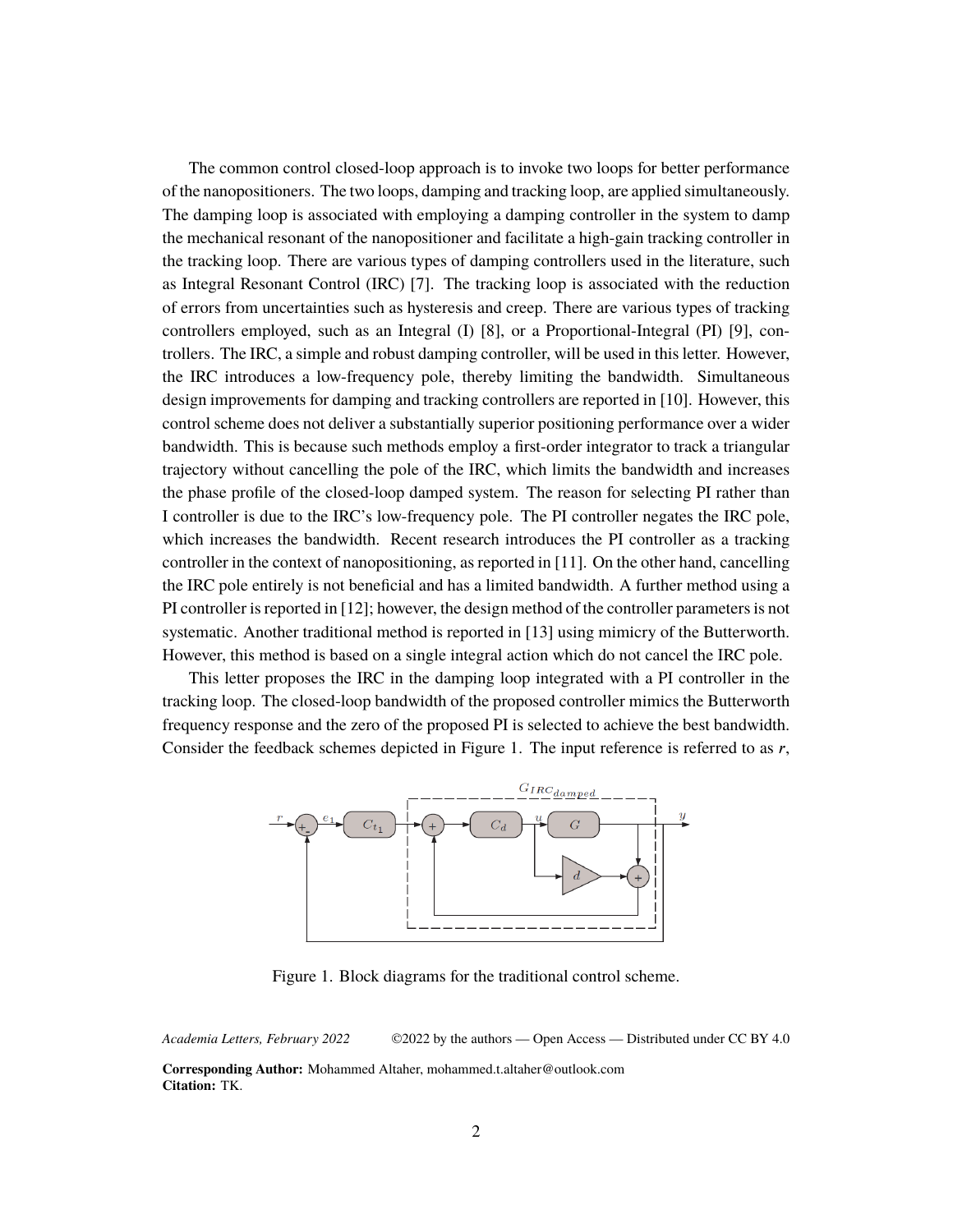y is the output, G is the plant,  $C_d$  is the damping gain,  $C_t$  is the tracking gain, and d is the feed-through term. The  $G(s)$  is given by:

$$
G(s) = \frac{\sigma^2}{s^2 + 2\zeta\omega_p s + \omega_p^2},\tag{1}
$$

where  $\zeta$  is the damping ratio,  $\omega_p$  is the natural frequency and  $\sigma^2$  is chosen to adjust the gain of the stage at 0 Hz frequency. The proposed control strategy uses a systematic approach in identifying the PI controller parameters, engaging the Butterworth filter pattern to achieve the maximum bandwidth of the closed-loop. The tracking controller is given by:

$$
C_{t_1} = \frac{K_i(s + \omega_z)}{s\omega_z} \tag{2}
$$

The closed-loop transfer function with respect to Figure 1 is given by:

$$
s^{4} + (2\zeta\omega_{p} - dK_{d})s^{3} + (\omega_{p}^{2} - 2\zeta dk_{d}\omega_{p})s^{2} + (\frac{\sigma^{2}K_{d}K_{i}}{\omega_{z}} - \sigma^{2}K_{d} - dK_{d}\omega_{p}^{2})s + \sigma^{2}K_{d}K_{i} = 0
$$
\n(3)

The characteristics equation of the fourth-order Butterworth filter at any given frequency  $(\omega_c)$ is given by:

$$
s^4 + 2.6132\omega_c s^3 + 3.4143\omega_c^2 s^2 + 2.6132\omega_c^3 s + \omega_c^4
$$
 (4)

In order to emulate the Butterworth pattern, the characteristics equation for the proposed PI controller must be equated with the characteristics equation for the Butterworth filter; this will determine the values for the feed-through term, damping gain and tracking gain. Thus, (3) must be similar to (4). The following quantities are obtained as a result of linking the two characteristics equations:

$$
\begin{cases}\n2.6132\omega_c = 2\zeta\omega_p - dK_d \\
3.414\omega_c^2 = \omega_p^2 - 2\zeta\omega_p dK_d \\
2.6132\omega_c^3 = K_d \left[\frac{\sigma^2 K_i}{\omega_z} - \sigma^2 - d\omega_p^2\right] \\
\omega_c^4 = \sigma^2 K_d K_i\n\end{cases} (5)
$$

*Academia Letters, February 2022* ©2022 by the authors — Open Access — Distributed under CC BY 4.0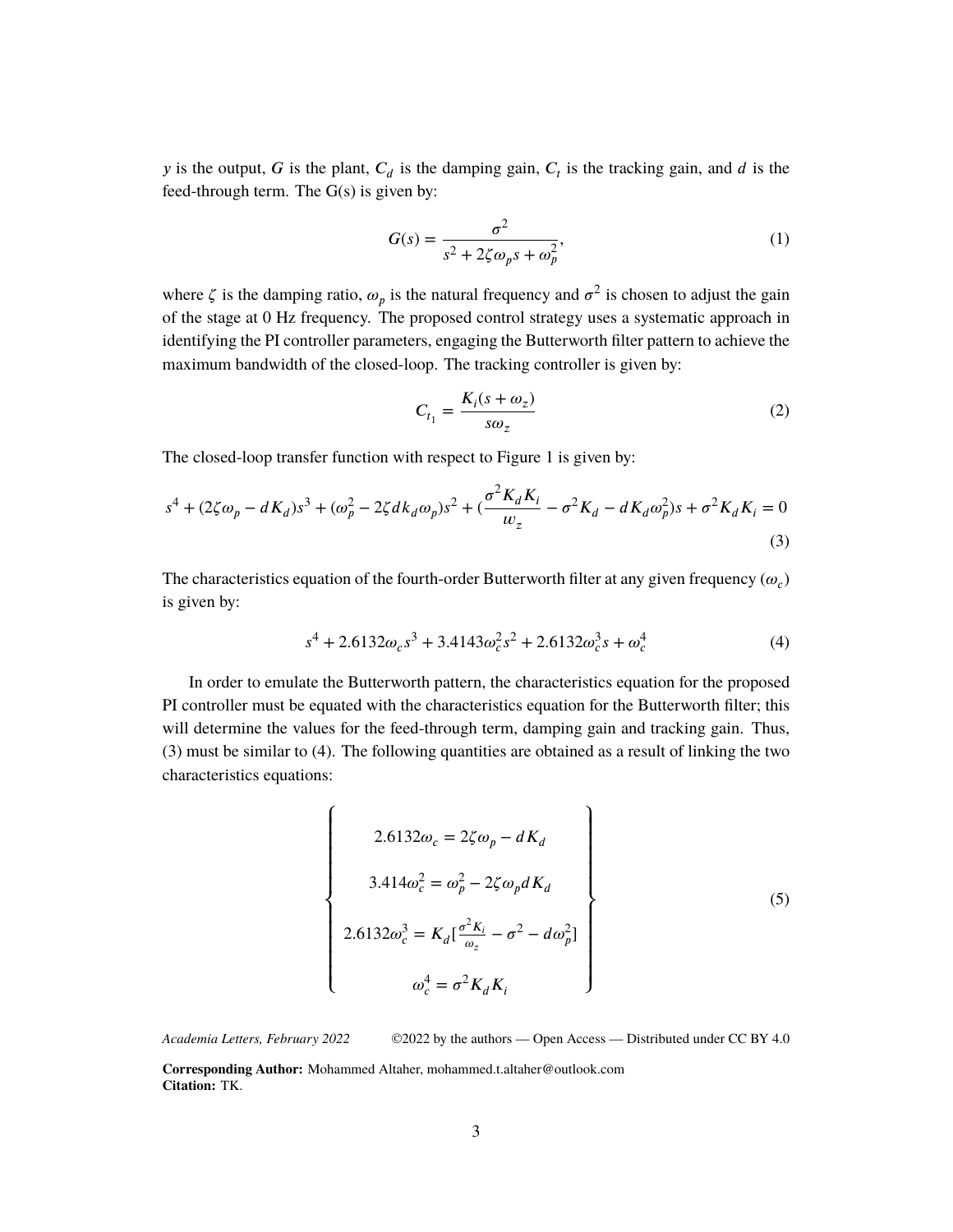As a result of equating the above equations, the following is obtained:

$$
\omega_c^2 - 1.5307\zeta\omega_p\omega_c + \frac{\omega_p^2(4\zeta^2 - 1)}{3.4143}
$$
 (6)

the above equation can be solved as below:

$$
\omega_c = \frac{5.2264\zeta\omega_p \pm \sqrt{27.3153\zeta^2\omega_p^2 - 13.6572(4\zeta^2\omega_p^2 - \omega_p^2)}}{6.8286}
$$
(7)

The values of  $\omega_p$  and  $\zeta$  are known from the system in equation 1, therefore  $\omega_c$  can be calculated (positive value is considered). In the same manner, the value of the damping gain can be evaluated using the following formula:

$$
K_d = \frac{2.6132(\omega_c^3 \omega_z 2\zeta) - 2\omega_c^4 \zeta + \omega_c^3 \omega_z - 3.4143(\omega_c^2 \omega_p \omega_z)}{-2\zeta \sigma^2 \omega_z}
$$
(8)

As can be seen from the above equation, that the value of damping gain is reliant on the zero of the PI  $(\omega_z)$ . The system has complex conjugate pair poles, plus a pole on the x-axis (real pole introduced by the IRC). In total four poles are required to form the Butterworth fourth-order. The proposed PI controller has a real pole at zero frequency and a zero at  $\omega_z$  frequency, in addition to two poles of the system. The value of the feed-through term  $d$  can be determined using the following formula:

$$
d = \frac{2\zeta\omega_p - 2.6132\omega_c}{K_d} \tag{9}
$$

The value of the tracking gain of the PI controller can be calculated as in the following equation:

$$
K_i = \frac{\omega_c^4}{K_d \sigma^2} \tag{10}
$$

In order to find the optimal value of  $\omega_z$  for the proposed controller, Figure 2(a and b) depicts the optimal values for  $\omega_z$  such that the bandwidth of the closed-loop of the proposed PI-Butterworth must not deviate from the 0 dB line by  $\pm$  1 dB or  $\pm$ 3 dB.

*Academia Letters, February 2022* ©2022 by the authors — Open Access — Distributed under CC BY 4.0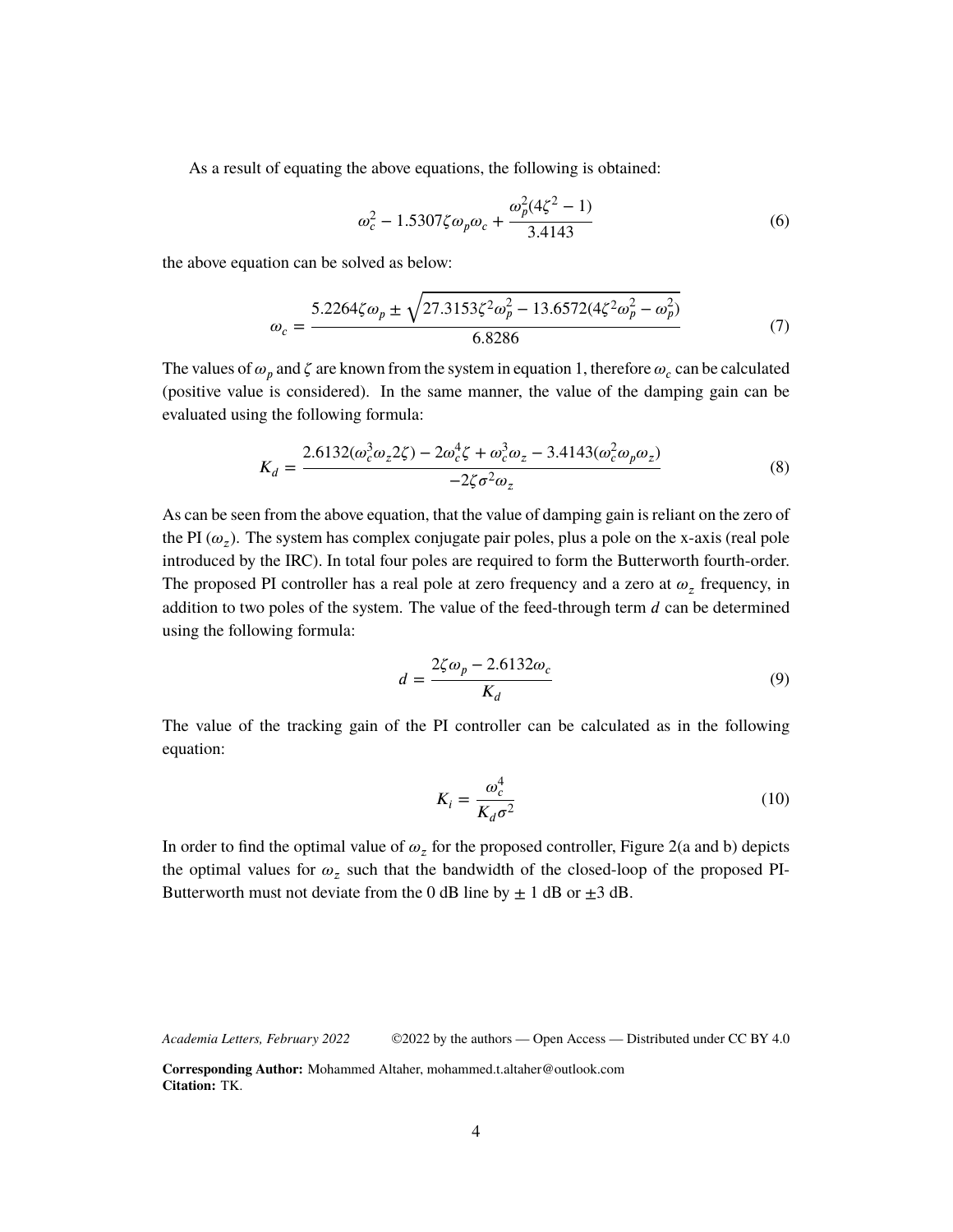

Figure 2. The optimal value of  $\omega_z$  for the proposed PI-Butterworth: (a) deviation from 0 dB is less than  $\pm 1$  dB; and (b) deviation from 0 dB is less than  $\pm 3$  dB.

Two values of  $\omega_z$  are selected based on  $\pm$  1 or 3 dB from 0 dB, achieving maximum bandwidth so that  $\omega_z$  is not the same frequency as the pole introduced by the IRC. The following table provides the values of the controller parameters of the proposed system so the closed-loop bandwidth mimics the Butterworth frequency response.

| $\pm 1$ from 0 d B |                   |                |                                           |                                  |  |
|--------------------|-------------------|----------------|-------------------------------------------|----------------------------------|--|
| $K_d$<br>10268     | $K_i$<br>366.2722 | d<br>$-0.6199$ | $\omega_c$<br><u>rad</u><br>2470.9<br>sec | $\omega$ ,<br>rad<br>3000<br>sec |  |
| $\pm 3$ from 0 d B |                   |                |                                           |                                  |  |
| $K_d$              | $K_i$             | d              | $\omega_c$                                | $\omega_z$                       |  |
| 1227               | 334.9958          | $-0.5669$      | <u>rad</u><br>2470.9<br>sec               | rad<br>sec                       |  |

Table 1. Tabulates the proposed controller parameters

It is important to note that the value of  $\omega_c$  is independent of the zero introduced by the PI and therefore it remains unchanged for any given value of the  $\omega_z$ . The mimicry of the Butterworth filter through PI than I as in [13] has the advantage of reducing the phase of the system and manipulating the system properties through the choice of  $\omega_z$ . It also simplifies the relationship between the damping and tracking controllers. The pole-zero map of the traditional and proposed methods is plotted in Figure 3(a and b). It can be seen that the pole of the IRC at  $\omega_c$ =4066.8  $\frac{rad}{sec}$  is cancelled using the zero of the PI with the traditional method.

*Academia Letters, February 2022* ©2022 by the authors — Open Access — Distributed under CC BY 4.0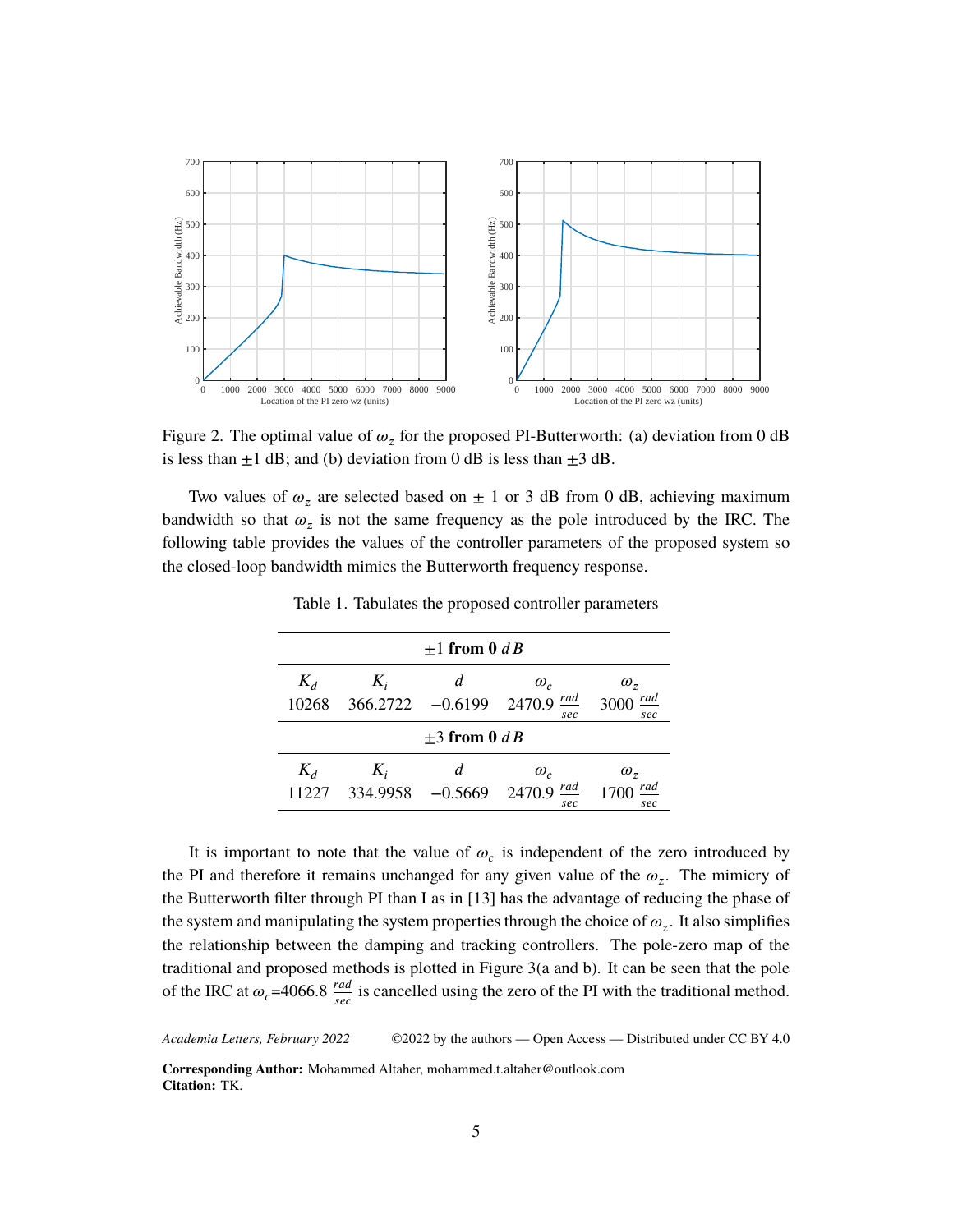However, the closed-loop system poles are closed to the imaginary axis, thereby affecting the stability of the system. As the traditional I-Butterworth and PI-Butterworth exhibit the same  $\omega_c$ , it can be seen the four poles of the Butterworth are almost identical and equally distributed to form the Butterworth pattern, although there is a slight difference in the location of the poles. However, the critical advantages of the proposed method lie in negating the IRC police via the zero of the proposed PI-Butterworth using selective placement, as in Figure 3(a)  $\omega_z$  is 3000  $\frac{rad}{sec}$  and in Figure 3(b)  $\omega_z$  is 1700  $\frac{rad}{sec}$ .



Figure 3. Comparison of the pole-zero map of the Butterworth-based-I and -PI versus traditional PI (a)  $\omega_z$  for the PI-Butterworth-based is 3000  $\frac{rad}{sec}$ ; and (b)  $\omega_z$  for the PI-Butterworth-based is 1700  $\frac{rad}{sec}$ .

The design procedures for the proposed control method guarantee stability and offer maximum flat passband. This exhibits high stability margins and therefore it is robust to uncertainties and disturbances. The stability margin for the proposed control system gain margin (GM) is around 9 dB. The phase margin (PM) is around 55°. In practice the stability is tested and the system is stable. A triangular wave is traced reasonably well by a closedloop control system whose bandwidth is sufficient to capture the major harmonics that form the triangular wave. The higher the bandwidth, the better the trace for triangular wave. The following figures provide a comparison of the closed-loop bandwidth using the traditional and proposed methods where the dotted black line is  $\pm 3$  dB. The selected value of  $\omega_z$  is 3000 rad  $\frac{rad}{sec}$  for the proposed PI-Butterworth and deviation from 0 dB is less than  $\pm 1$  dB. Although recent research proposes that 3dB deviation is acceptable [14], this can increase the proposed method's bandwidth.

*Academia Letters, February 2022* ©2022 by the authors — Open Access — Distributed under CC BY 4.0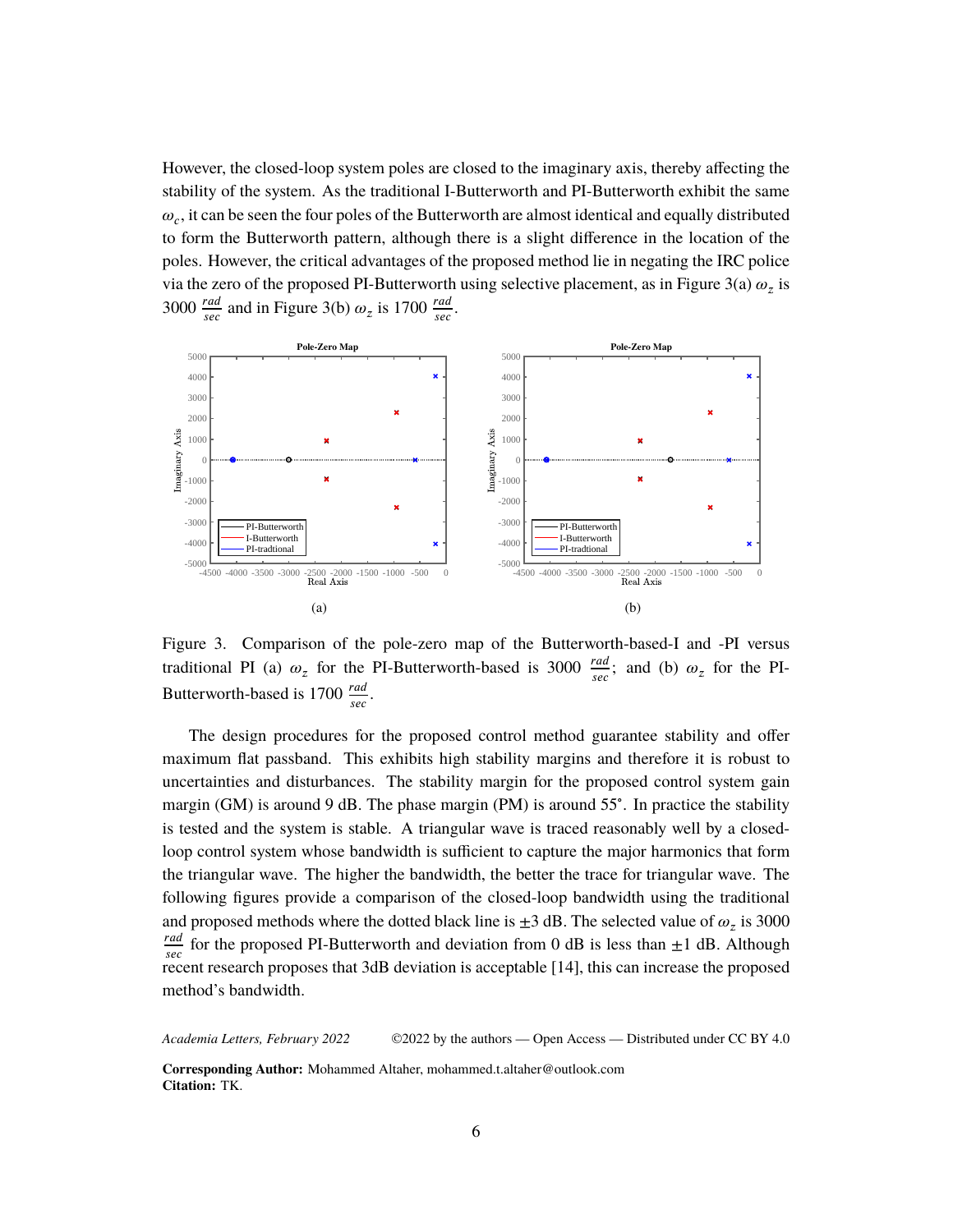

Figure 4. (a) Closed-loop bandwidth for the traditional control scheme using PI; and (b) closed-loop bandwidth for the traditional control scheme using I; and (c) closed-loop bandwidth for the proposed control scheme using PI.

Table 2 presents the achievable bandwidth for the closed-loop for both traditional and proposed methods.

Table 2. Tabulates the obtained bandwidth

|                    |          | <b>PI-traditional I-Butterworth PI-Butterworth</b> |
|--------------------|----------|----------------------------------------------------|
| $105.3 \text{ Hz}$ | 380.8 Hz | 458.8 Hz                                           |

The control system design based on frequency response shows the proposed controller is practically implementable.

The PI-Butterworth shows moderate phase distortion. Thus, the calculated phase-response of the proposed PI agrees with the expected phase response due to pole-zero cancellation. The improved Butterworth using PI has achieved a low-pass filter characteristic with maximally flat amplitude within the filter passband. Magnitude response is almost flat for a significant duration of the closed-loop bandwidth, for which satisfactory set-point tracking occurs. The Closed-loop Frequency Response Data (FRD) for the proposed PI-Butterworth is plotted in Figure 5. The advantage of FRD analysis for controller design is ensuring the desired closed-loop characteristics are practically implementable. The FRD analysis or bode plot also includes information about stability with time delays. The PI-Butterworth shows moderate phase distortion. Thus, the calculated phase-response of the proposed PI agrees with the expected phase response due to pole-zero cancellation. The improved Butterworth using PI has achieved a low-pass filter characteristic with maximally flat amplitude within the filter

*Academia Letters, February 2022* ©2022 by the authors — Open Access — Distributed under CC BY 4.0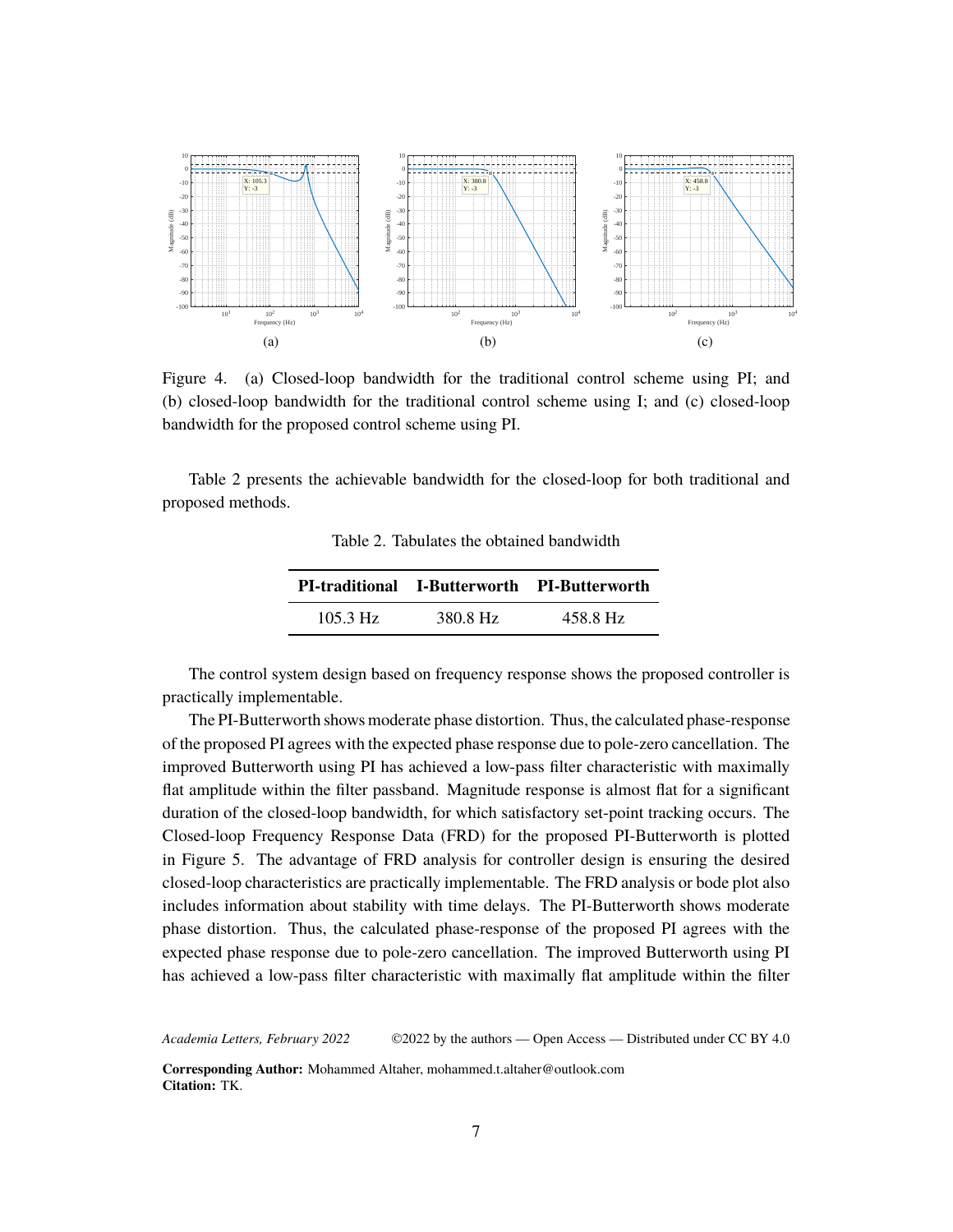passband. The system is experimentally stable from the observed GM and PM. Magnitude response is almost flat for a significant duration of the closed-loop bandwidth, for which satisfactory set-point tracking occurs. It can be concluded that control system design based on frequency response analysis is satisfactory.



Figure 5. The Closed-loop Frequency Response Data (FRD) for the proposed PI-Butterworth.

For the realisation and evaluation of the proposed method by means of performance in time-domain in the presence of disturbances such as hysteresis, Figure 6(a) presents time domain reference tracking for 5 Hz triangular trajectory. Figure 6(b) shows root mean square position error (RMSE) for triangular references over a range of frequencies to justify the improvement in bandwidth in comparison to the traditional method I-Butterworth.

*Academia Letters, February 2022* ©2022 by the authors — Open Access — Distributed under CC BY 4.0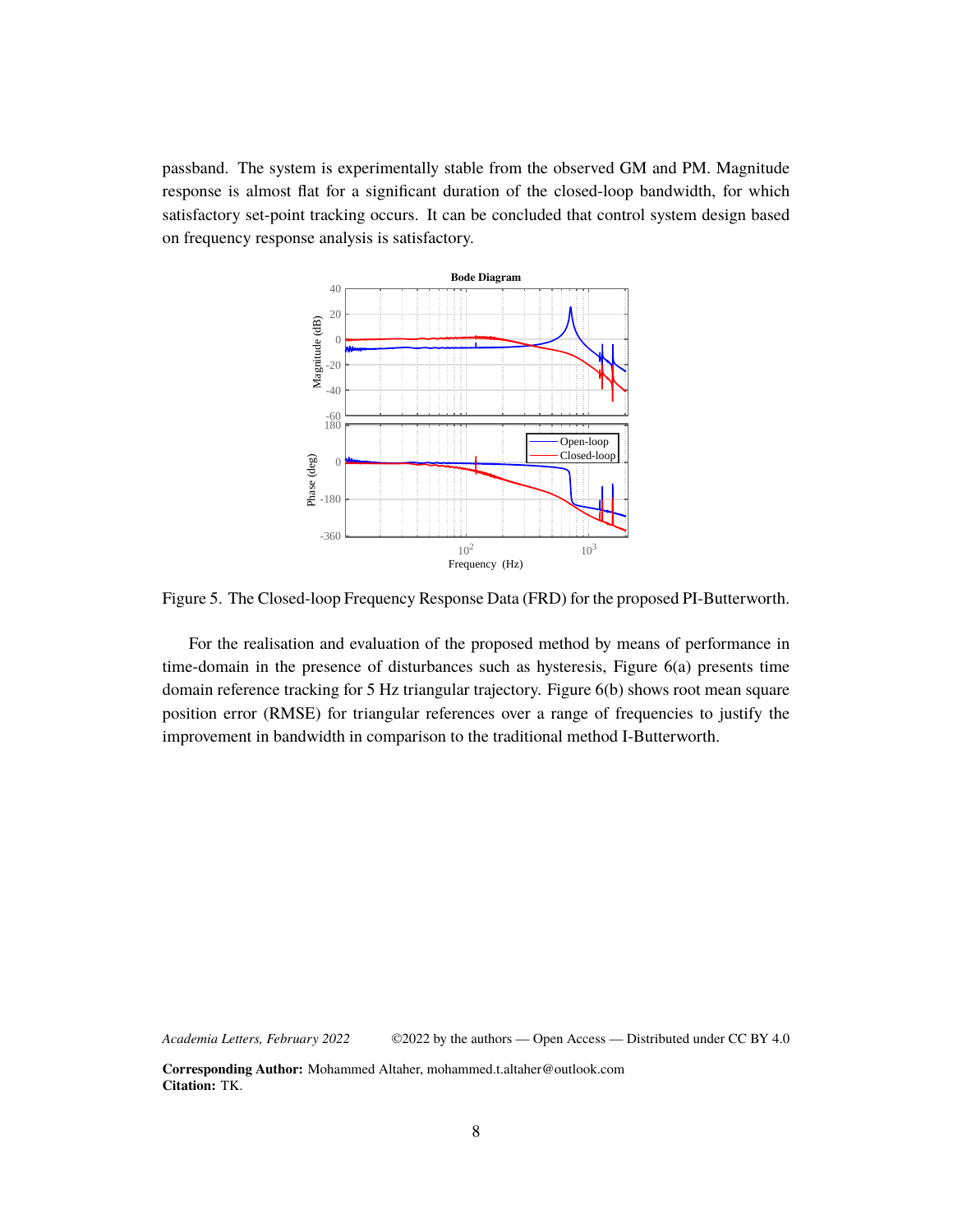

Figure 6. (a) The time-domain tracking performance for PI-Butterworth in the presence of disturbances; and (b) comparison of the RMSE for triangular trajectories with different fundamental frequencies.

As expected, in line with the obtained increased bandwidth, the proposed method produces less error in comparison to the traditional method. This piece of work effectively increases the positioning bandwidth of the nanopositioner by about 34% via selective zero placement. The controller parameters are derived analytically. Simulation and experimental results are in close agreement and validate the proposed control scheme. Future work will involve parameter optimisation.

*Academia Letters, February 2022* ©2022 by the authors — Open Access — Distributed under CC BY 4.0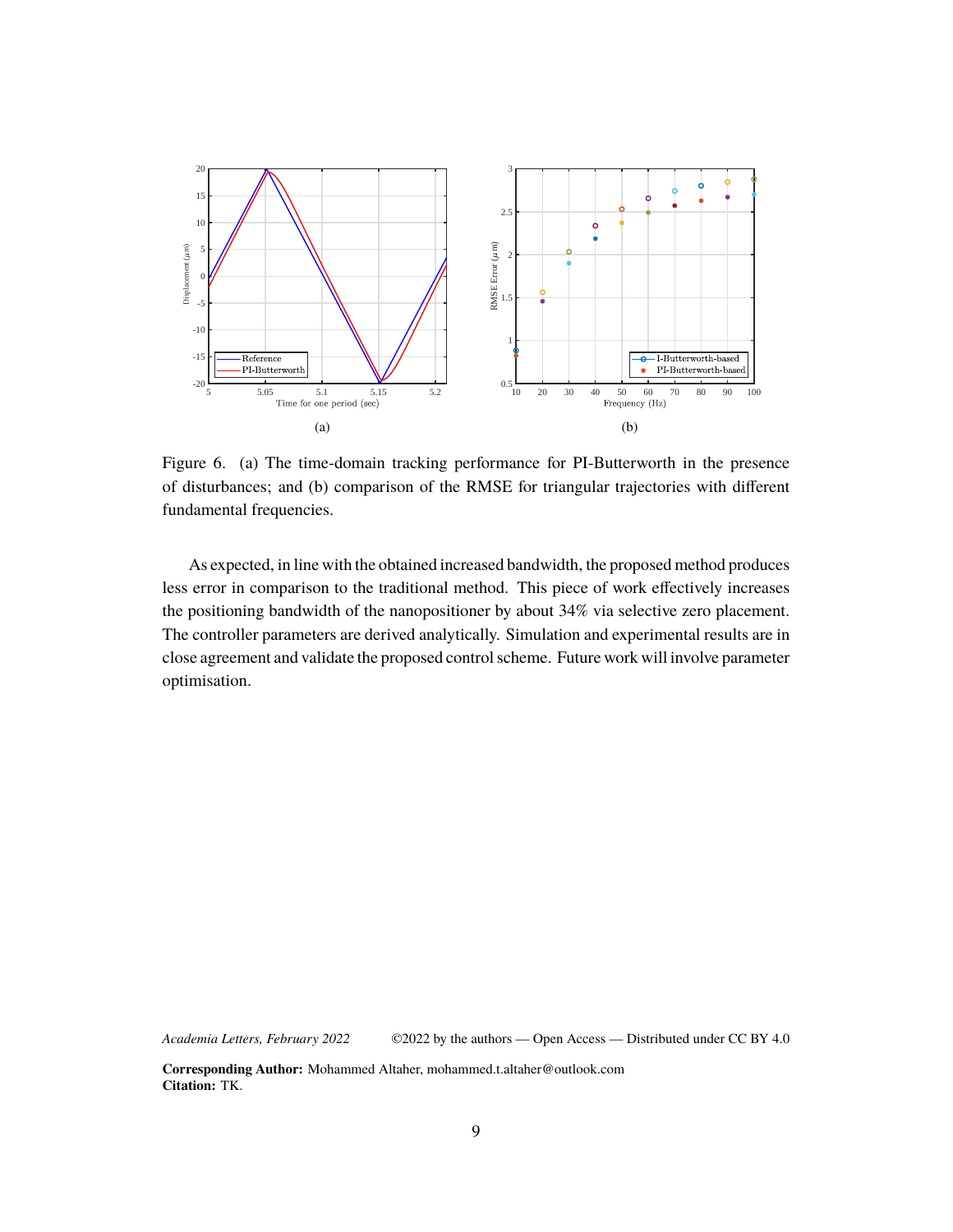## **References**

- [1] Chung-Feng Jeffrey Kuo, Vu Quang Huy, Chin-Hsun Chiu, and Shou-Feng Chiu. Dynamic modeling and control of an atomic force microscope probe measurement system. *Journal of Vibration and Control*, 18(1):101–116, 2012.
- [2] Abu Sebastian, Angeliki Pantazi, Haris Pozidis, and Evangelos Eleftheriou. Nanopositioning for probe-based data storage [applications of control]. *IEEE Control Systems*, 28(4), 2008.
- [3] Anandakumar Sarella, Andrea Torti, Marco Donolato, Matteo Pancaldi, and Paolo Vavassori. Two-dimensional programmable manipulation of magnetic nanoparticles onchip. *Advanced Materials*, 26(15):2384–2390, 2014.
- [4] Ping Gao, Xiong Li, Zeyu Zhao, Xiaoliang Ma, Mingbo Pu, Changtao Wang, and Xiangang Luo. Pushing the plasmonic imaging nanolithography to nano-manufacturing. *Optics Communications*, 2017.
- [5] ChaBum Lee. *Long-Range Nano-Scanning Devices Based on Optical Sensing Technology*, pages 495–522. Advanced Mechatronics and MEMS Devices II. Springer, 2017.
- [6] Zhiwei Zhu, Suet To, Kornel F. Ehmann, and Xiaoqin Zhou. Design, analysis, and realization of a novel piezoelectrically actuated rotary spatial vibration system for micro- /nano-machining. *IEEE/ASME Transactions on Mechatronics*, 2017.
- [7] Yik R. Teo, Douglas Russell, Sumeet S. Aphale, and Andrew J. Fleming. Optimal integral force feedback and structured pi tracking control: Application for objective lens positioner. *Mechatronics*, 24(6):701–711, 2014.
- [8] Ryan R. Orszulik and Jinjun Shan. Output feedback integral control of piezoelectric actuators considering hysteresis. *Precision Engineering*, 47:90–96, 1 2017.
- [9] C. X. Li, Y. Ding, G. Y. Gu, and L. M. Zhu. Damping control of piezoactuated nanopositioning stages with recursive delayed position feedback. *IEEE/ASME Transactions on Mechatronics*, 22(2):855–864, 2017. ID: 1.
- [10] Mohammad Namavar, Andrew J. Fleming, Majid Aleyaasin, K. Nakkeeran, and Sumeet S. Aphale. An analytical approach to integral resonant control of second-order systems. *IEEE/ASME Transactions on Mechatronics*, 19(2):651–659, 2014.

*Academia Letters, February 2022* ©2022 by the authors — Open Access — Distributed under CC BY 4.0